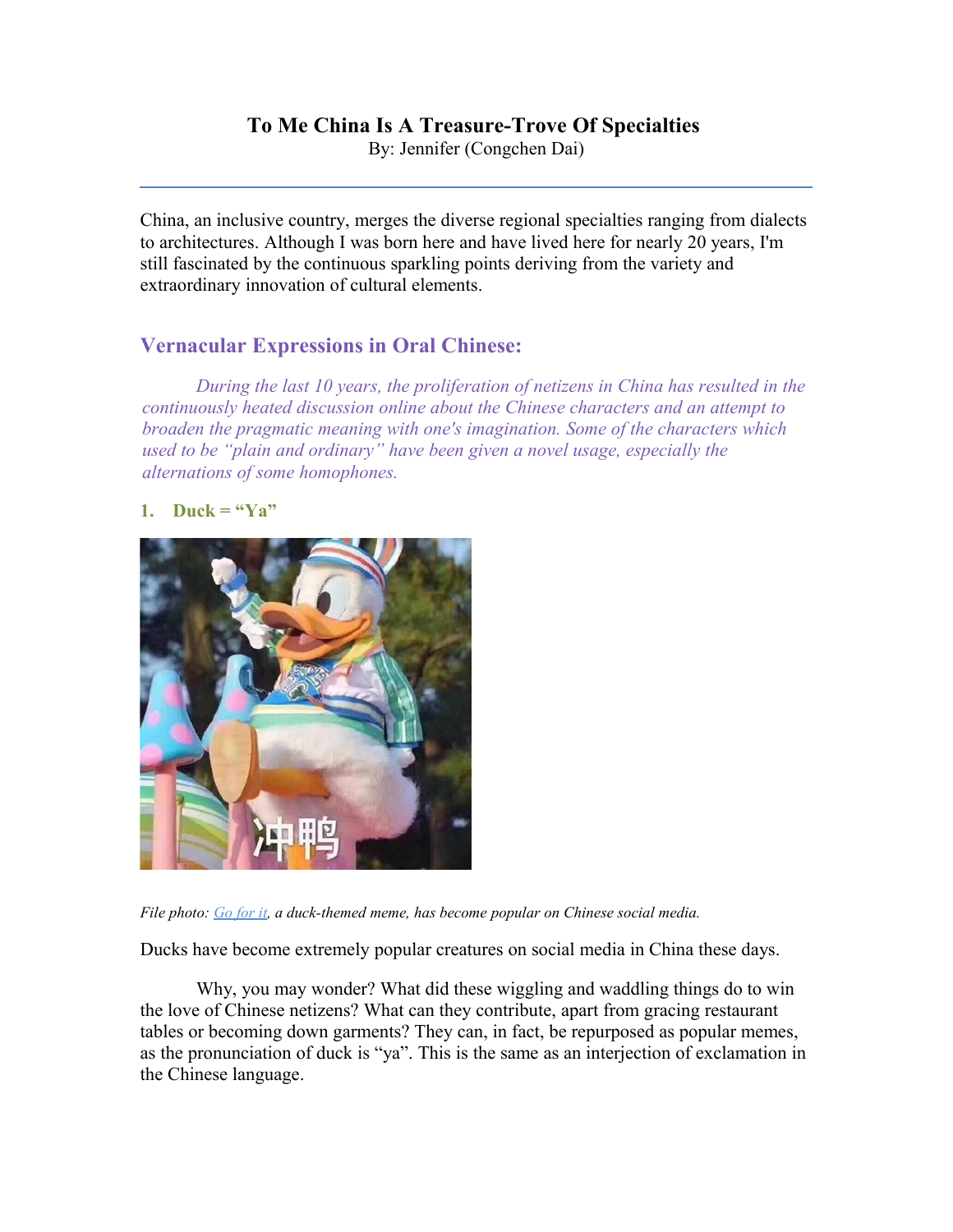Such memes include "I don't want to work today", "go for it" and "need to cheer up today". Normal ducks, or duck-shaped cartoon characters and statues, are widely used. After coming out around mid-2018, they have dwarfed other animal emojis and have become the favorite of many young Chinese people on social media. Here is a widely used duck-themed meme, from which you can learn about humorous homophones in the Chinese language:



File photo: *Just off duty*

# **2. How Chinese Number Slang Works**

Here are the digits 0-9 and some of their possible word equivalents:

**(ling) — "Zero"** can be used to mean  $\oint \mathcal{R}(ni)$  — "you." Now, to me, they really don't sound that similar! But in some Chinese dialects the *n* and *l* sounds are interchangeable, so this could be an explanation.

 $(y\bar{y})$  — "One" Another one that's a bit tricky. The number one is indeed  $-(y\bar{y})$  in Chinese, but in some contexts, such as in addresses or phone numbers, the number is pronounced as *yao*.

*(èr)* — "Two" This one's a bit easier!  $\overline{\phantom{a}}$  (*ér*) sounds similar enough to  $\hat{\mathcal{K}}$  *(ài)* — ["love.](https://www.fluentu.com/blog/chinese/2017/08/28/flirt-in-chinese/)"

 $(s\bar{a}n)$  — "Three" is used in particularly sappy examples of internet slang as  $\pm$  $(\textit{shēng})$  — "life."

 $f(\textbf{s}i)$  — "Four" The most unlucky number in Chinese,  $\mathbb{E}(s_i)$  sounds like  $\mathbb{E}(s_i)$  — "death." Or  $\#$  ( $\sin$ ) — "whole life".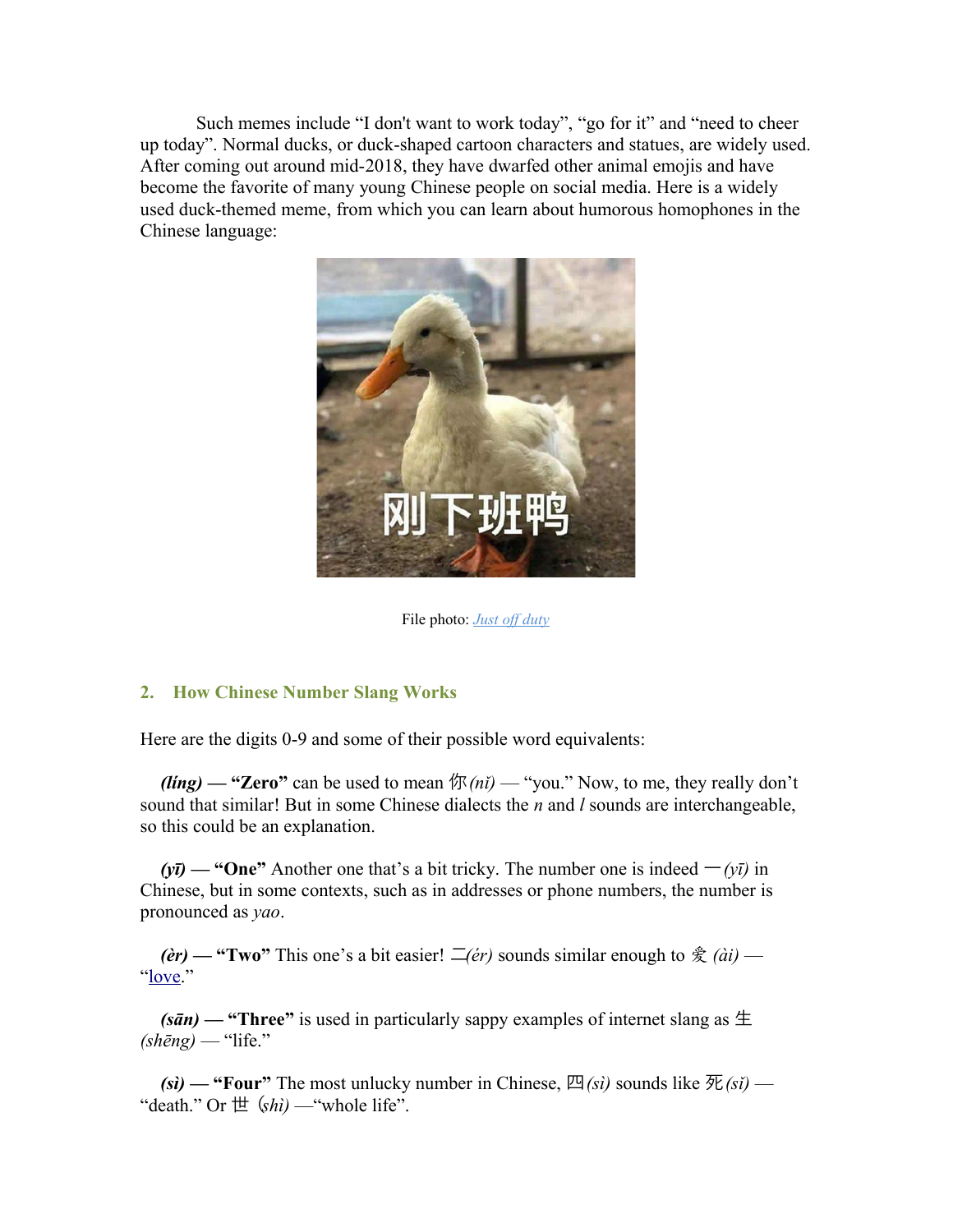$(w\check{u})$  — "Five" sounds similar to  $\mathcal{R}(w\check{o})$  — "I." It's also an onomatopoeia for crying.

*(liù)* — "Six" is used in one example below that is borrowed from Cantonese, and also as the grammar particle 了*(le)*.

 $(q\bar{q})$  — "Seven" sounds the same as  $\bar{q}(q\bar{q})$  — "air," as in  $\pm\bar{q}(s\bar{q})$  *m* = "to be angry." Or 妻*(qī)* —"wife".

*(bā)* **— "Eight"** Sounds like a transliteration of the English "bye-bye." Or 发[fā] —"wealthy".

 $(iii)$  — "Nine" sounds the same as  $\frac{\partial}{\partial i}$  — "endurable" to give best wishes to the stable and lasting friendship or marriage.

Now let's dive into some examples of Chinese number slang in action!

#### **Chinese Number Slang: Greetings, Insults and Declarations of Love**

#### 二百五 *(èr bǎi wǔ)* **> 250 > Idiot**

We'll begin with a special case. While you've probably noticed that China is pretty big on homophones, similar sounds aren't the only tools used to create Chinese number slang. Occasionally, half-forgotten [myths](http://www.historyextra.com/article/premium/10-myth-busting-great-wall-china-facts) from Chinese history have lent significance to certain numbers, as with the pretty common insult "250."

The story stems from the fact that in ancient China, coins were strung together in stacks of 1000. It was considered modest and politely self-deprecating for scholars to refer to themselves as "half a stack"—in other words, "500." Half of 500 is, of course, 250, so 二百五*(èr bǎi wǔ)* came to refer to someone who's so dumb they aren't even half a stack!

Most people who use this term probably aren't aware of the origin story, so don't worry if it's a bit confusing! This number even has its own [Wikipedia page,](https://en.wikipedia.org/wiki/250_(number)) with more details on the story if you're interested. Let's move on now to a few simpler examples.

#### 八八六**/**拜拜咯*(bā bā liù) >* **886 > Goodbye**

Apparently an example of Hong Kong Cantonese internet slang, this one actually seems to make make more sense in Mandarin. Unlike the examples that follow, these numbers don't sound like other Chinese words, but like other English words. Sort of... *"Bābāliù"* sounds close enough to "bye-bye *le"* the *le* being the Chinese grammar particle 了, which is used at the end of verbs to indicate past tense or a change in status. A (very) rough approximation of the English meaning would be "Bye-bye then!"

#### 五二零 *(wǔ èr líng) >* **520 > I love you!**

Now we are getting into the examples that draw directly upon what we learned above with the other Chinese words that numbers sound similar to. Let's break this one down: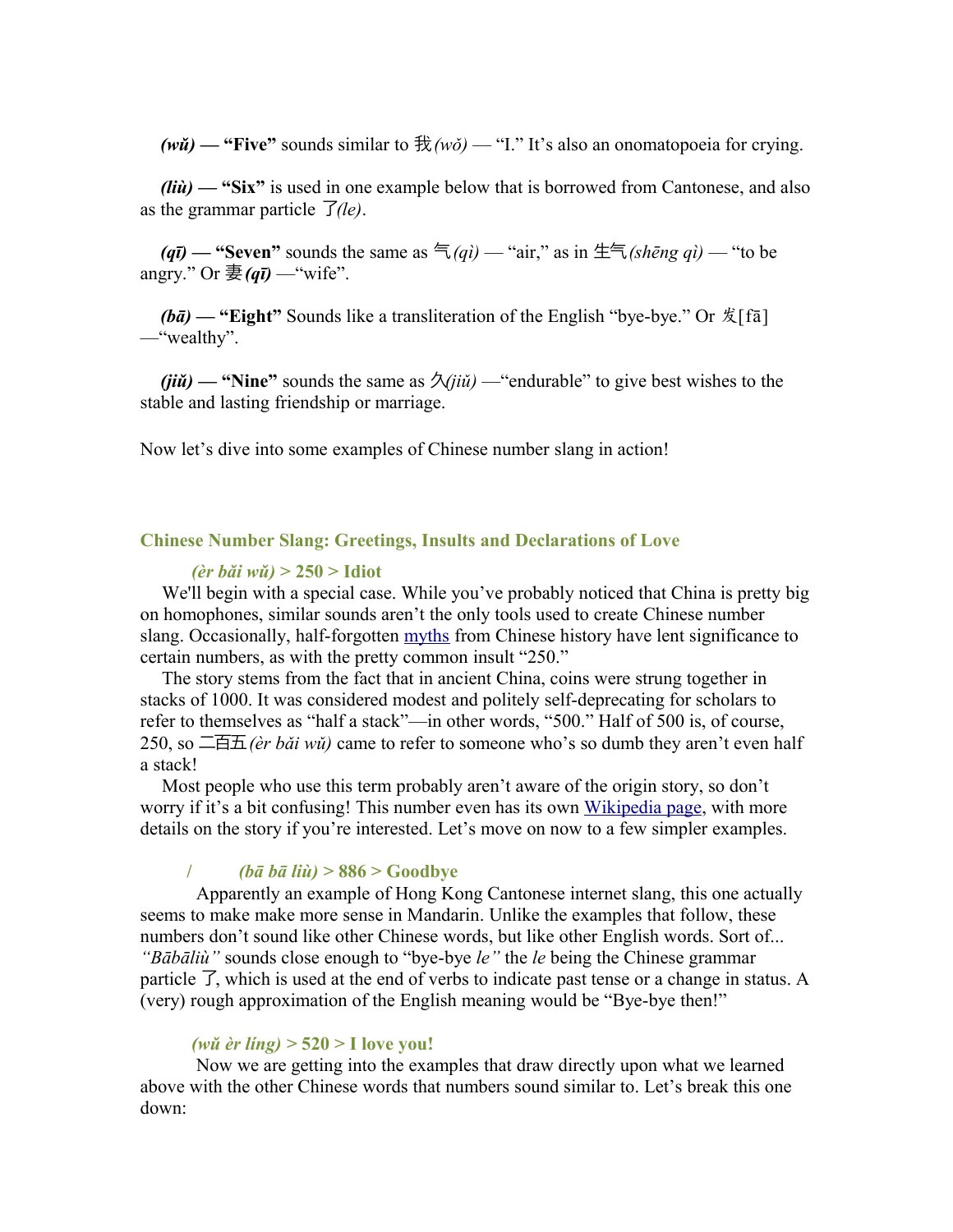$\pm$ *(wǔ)* — 5 =  $\frac{4}{3}$  *(wǒ)* — "I"  $\Box$ *(èr)* — 2 =  $\frac{a}{b}$ *(ài)* — "love" 零*(ling)* — 0 = 你 *(nĭ)* — "you" Put it all together, and you get  $\frac{4}{10} \frac{dy}{dx}$  (*wǒ ài nǐ*) — "I love you!"

# 一三一四 *(yī sān yī sì) >* **1314 > Forever**

When read in Chinese,  $\frac{1314}{v\bar{\imath}} \sin \nu \bar{\imath} \sin \omega$  sounds similar to  $-\pm \pm \frac{1}{v\bar{\imath}} \sin \omega \sin \omega$ *shì)* — "one life, one world." This means "for the rest of my life" or "forever."

Putting the last two examples together, we get what has to be the quickest way to declare undying love in any language: 520 1314!

#### /呜呜呜 (wǔ wǔ wǔ) > 555 > Crying noise!

If your numeric declaration of undying love was met with deafening silence and you were feeling a bit upset about it, you could express your emotions by writing 555. Read in Chinese, wǔwǔwǔ is onomatopoeia for crying. Not exactly [high literature,](https://www.fluentu.com/blog/chinese/2014/09/06/learn-mandarin-chinese-books-novels/) but it makes sense!

#### 祝九九 *(zhù jiǔ jiǔ) >* **99 > Wish you happy all the time!**

So you're going to congratulate an envious relationship. Got to be a quick number slang way of expressing this, right?

# **Distinctive Arts & Dwellings in China**

*I was born in Anhui province in the middle part of China, which is mostly inhabited by Han Chinese. Thus the culture here tends to be moderate, in other words, lacking some exotic elements. Personally, I am keen on traveling, especially to visit the minority areas and explore the ways in which they live.* 

**1. Miao Culture Celebrated at the Beijing Art Show**

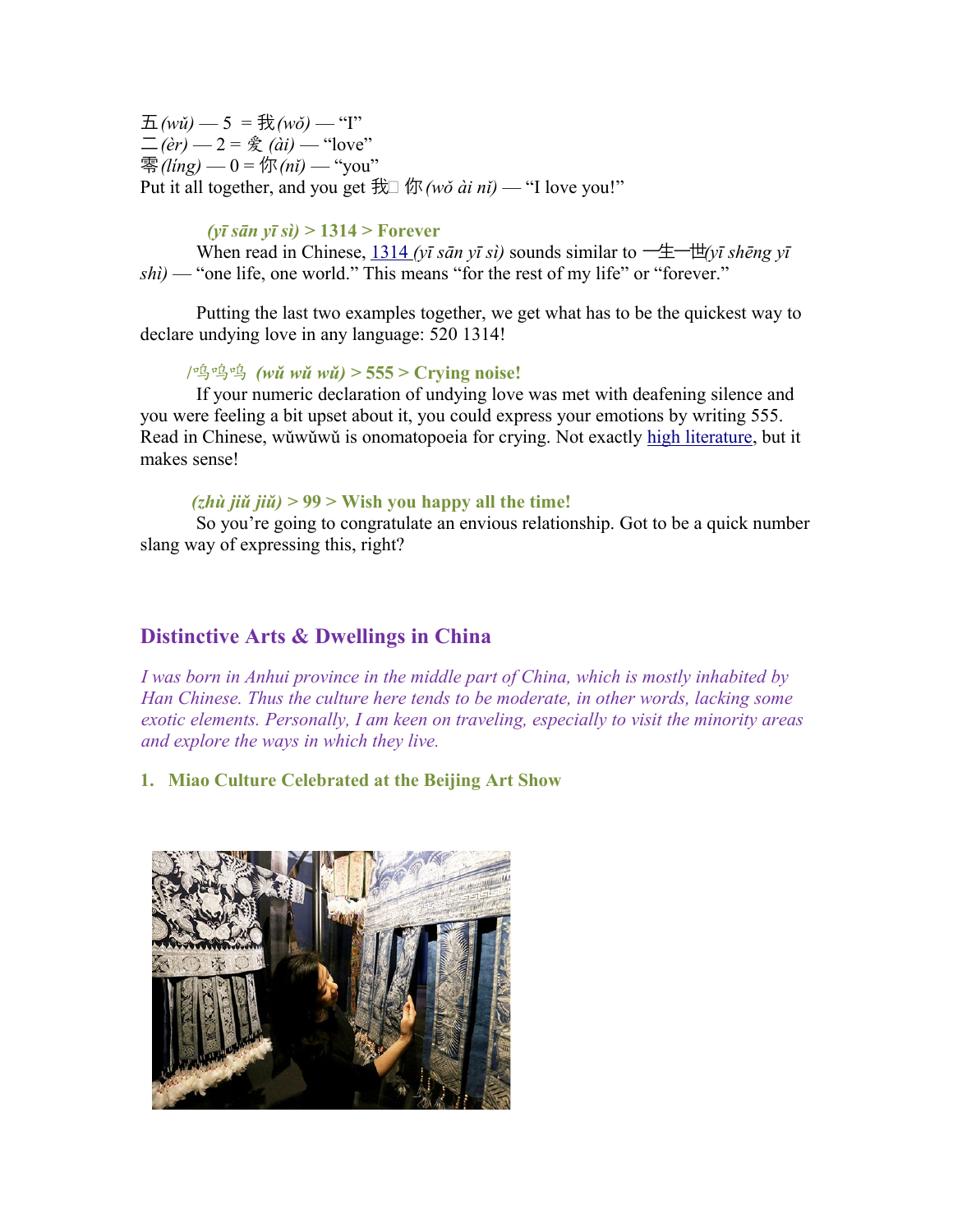#### *[Photo by Jiang Dong/China Daily]*

Miao Vernacular, an exhibition at Beijing's Prince Kung's Mansion through Oct 24th, showcases the cooperation between Miao handicraft artisans and artists from Beijing by juxtaposing their works and collaborative pieces.

The exhibition is based on a research project about Miao culture sponsored by the Shenzhen-based Chen Yidan Charity Foundation and was carried out by Wu Jian'an, an artist and teacher of the Central Academy of Fine Arts and his students for a year spanning from 2017-2018. The exhibition looks at how the Miao people have sourced the material from nature while maintaining harmony with it.

The diversity of Miao ethnic customs and culture has always fascinated artists from big cities. And their studies of the music, dance, handicrafts, ceremonies, medicine and fairy tales of the group, largely inhabiting the mountainous areas of Yunnan and Guizhou provinces, have enriched their artistic creations.

During this time, Wu and his team traveled extensively in Miao villages in Guizhou, and looked for ways to blur the boundary between contemporary art and ethnic traditions by talking to local artisans and watching how they worked.

#### **2. Traditional Architecture –Tu Lou**

It refers to designs which find their primary influence in local conditions: in climate, in materials, and in tradition. In a country as diverse as China, with 55 state-recognized ethnic minority groups and widely varying climates and topographies, many different vernacular dwelling styles have evolved as pragmatic solutions that accommodate the unique needs and limitations of their sites.

Rapid urbanization in China has favored high-rise apartment towers over traditional housing because of their ease of construction and the population density they enable, making traditional dwellings increasingly rare throughout the country. Even if you aren't planning on building in China any time soon, the following housing styles have much to teach us about what it means to live in a particular time and place. This is by no means an exhaustive list, but it does encompass the main types of traditional dwellings seen throughout China.